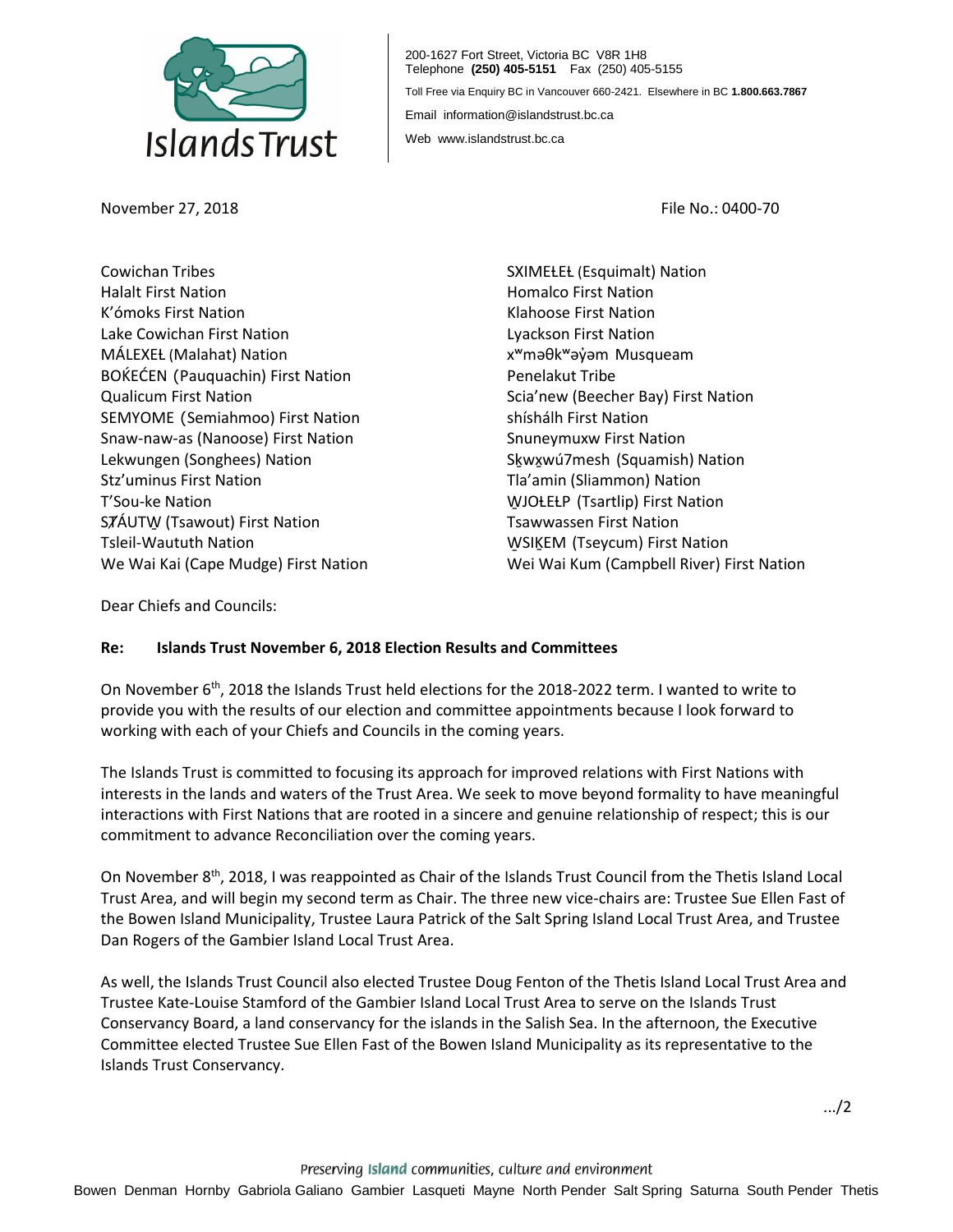First Nations in Trust Area November 27, 2018 Page 2

The elected trustees are:

**Bowen Island Municipality** Sue Ellen Fast+ Michael Kaile **Galiano Island Trust Area** Tahirih Rockafella Jane Wolverton **Lasqueti Island Trust Area** Peter Johnston\* Timothy Peterson+\* **Salt Spring Island Trust Area** Peter Grove+ Laura Patrick **Thetis Island Trust Area** Doug Fenton Peter Luckham+ + incumbent \* candidates elected by acclamation

**Denman Island Trust Area** Laura Busheikin+\* David Critchley+\* **Gambier Island Trust Area** Dan Rogers+\* Kate-Louise Stamford+\* **Mayne Island Trust Area** Jeanine Dodds+ David Maude **Saturna Island Trust Area** Paul Brent+\* Lee Middleton+\*

**Gabriola Island Trust Area** Scott Colbourne Kees Langereis **Hornby Island Trust Area** Alex Allen+ Bi-election in January **North Pender Island Trust Area** Benjamin McConchie\* Deb Morrison\* **South Pender Island Trust Area** Cameron Thorn Steve Wright

On November 14, 2018, at the second meeting of the 2018-2022 Islands Trust's Executive Committee, I appointed the chairs for each of the 12 local trust committees in the Islands Trust Area (see list below). As guided by the *Islands Trust Act*, the Islands Trust Chair appoints local trust committee chairs from the four members of the Executive Committee. The appointed chairs will now join two local trustees, elected during October's general local elections, to form the local trust committee for each group of islands designated as a local trust area.

Local trust committees are responsible for land use planning and regulation for their respective area of jurisdiction (see attached map). Their responsibilities include preparation and adoption of official community plans, land use bylaws, zoning and subdivision bylaws, regulation of soil removal and deposit, and authorization of permits under Part 14 of the *Local Government Act*.

The four-member Islands Trust Executive Committee is comprised of the Chair and the three Vice-Chairs. It oversees the daily business of the Islands Trust between quarterly meetings of the entire Council. It has legislated responsibilities to consider approval of bylaws developed by local trust committees and Bowen Island Municipality. In addition, the Executive Committee acts as a local trust committee for the Ballenas-Winchelsea Islands Local Trust Area. For Bowen Island Municipality, the two municipal trustees are part of a seven-member council that is responsible for all functions of a local government, including land use decisions.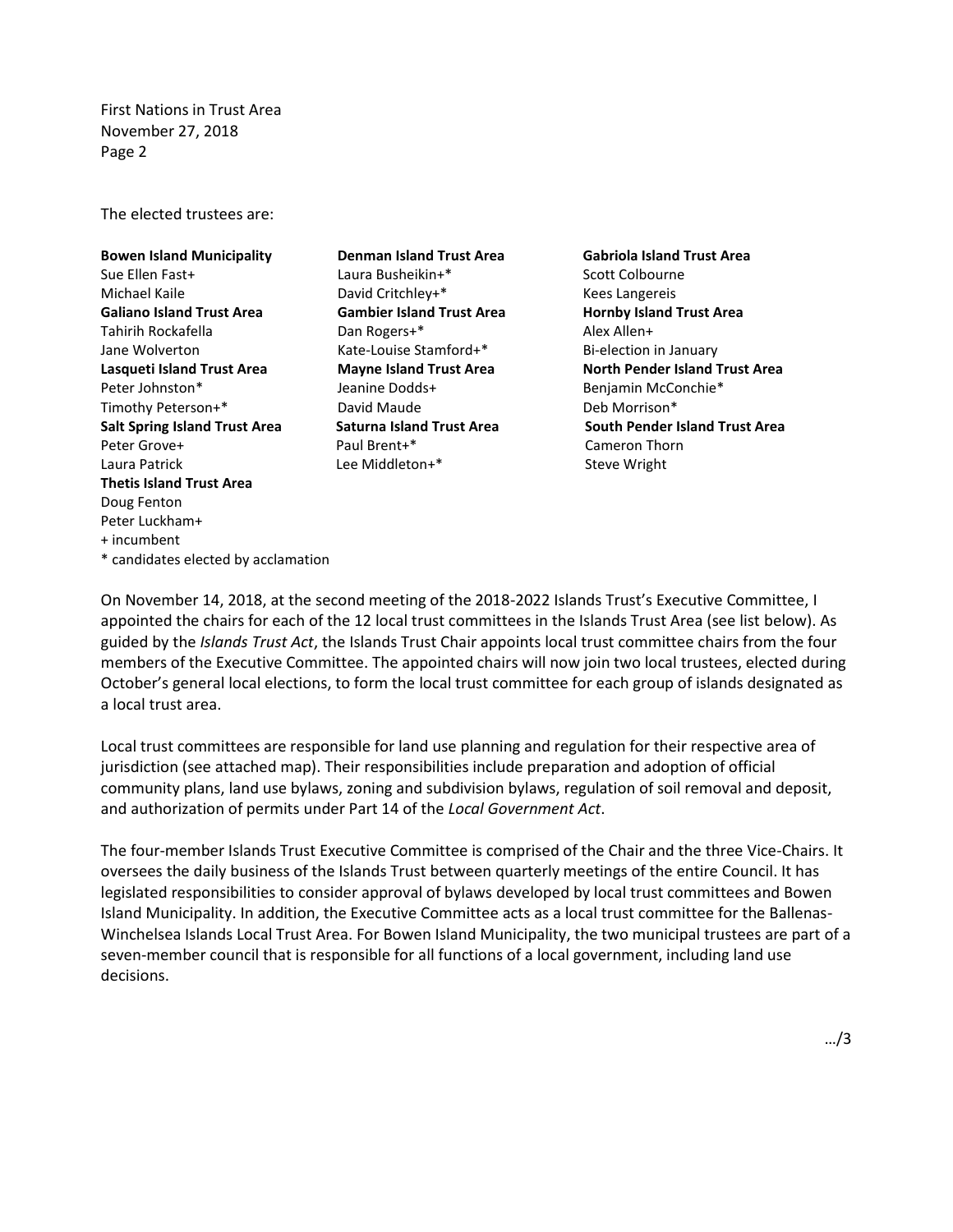First Nations in Trust Area November 27, 2018 Page 3

Over the coming term the Islands Trust Council, local trust committees, the Islands Trust Conservancy and trustees hope to advance the mandate to preserve and protect this beautiful part of the Salish Sea. We would like to work closely with you by building meaningful relationships and sharing knowledge as we face many issues and decisions that affect the lands and waters of the region. It is our desire that by working together on concerns that affect us all we can ensure that this region becomes a model for sustainability for our children's children and that culturally and spiritually important places are protected for your communities. Please feel free to contact me or our Chief Administrative Officer Russ Hotsenpiller (rhotsenpiller@islandstrust.bc.ca) if you have any concerns over the coming term.

With great respect,

Luckhun

Peter Luckham Chair, Islands Trust Council 250-210-2553 [pluckham@islandstrust.bc.ca](mailto:pluckham@islandstrust.bc.ca)

cc. Islands Trust Council Islands Trust website

## **LOCAL TRUST COMMITTEE CHAIR ASSIGNMENTS**

| Denman Island Local Trust Committee              | North Pender Island Local Trust Committee |
|--------------------------------------------------|-------------------------------------------|
| Sue Ellen Fast                                   | Laura Patrick                             |
| Gabriola Island Local Trust Committee            | Salt Spring Island Local Trust Committee  |
| Dan Rogers                                       | Peter Luckham                             |
| Galiano Island Local Trust Committee             | Saturna Island Local Trust Committee      |
| Dan Rogers                                       | Laura Patrick                             |
| Gambier Island Local Trust Committee             | South Pender Island Local Trust Committee |
| Sue Ellen Fast                                   | Laura Patrick                             |
| Hornby Island Local Trust Committee              | Thetis Island Local Trust Committee       |
| Sue Ellen Fast                                   | Laura Patrick                             |
| Lasqueti Island Local Trust Committee            | Executive Islands Local Trust Committee   |
| Peter Luckham                                    | Peter Luckham                             |
| Mayne Island Local Trust Committee<br>Dan Rogers |                                           |